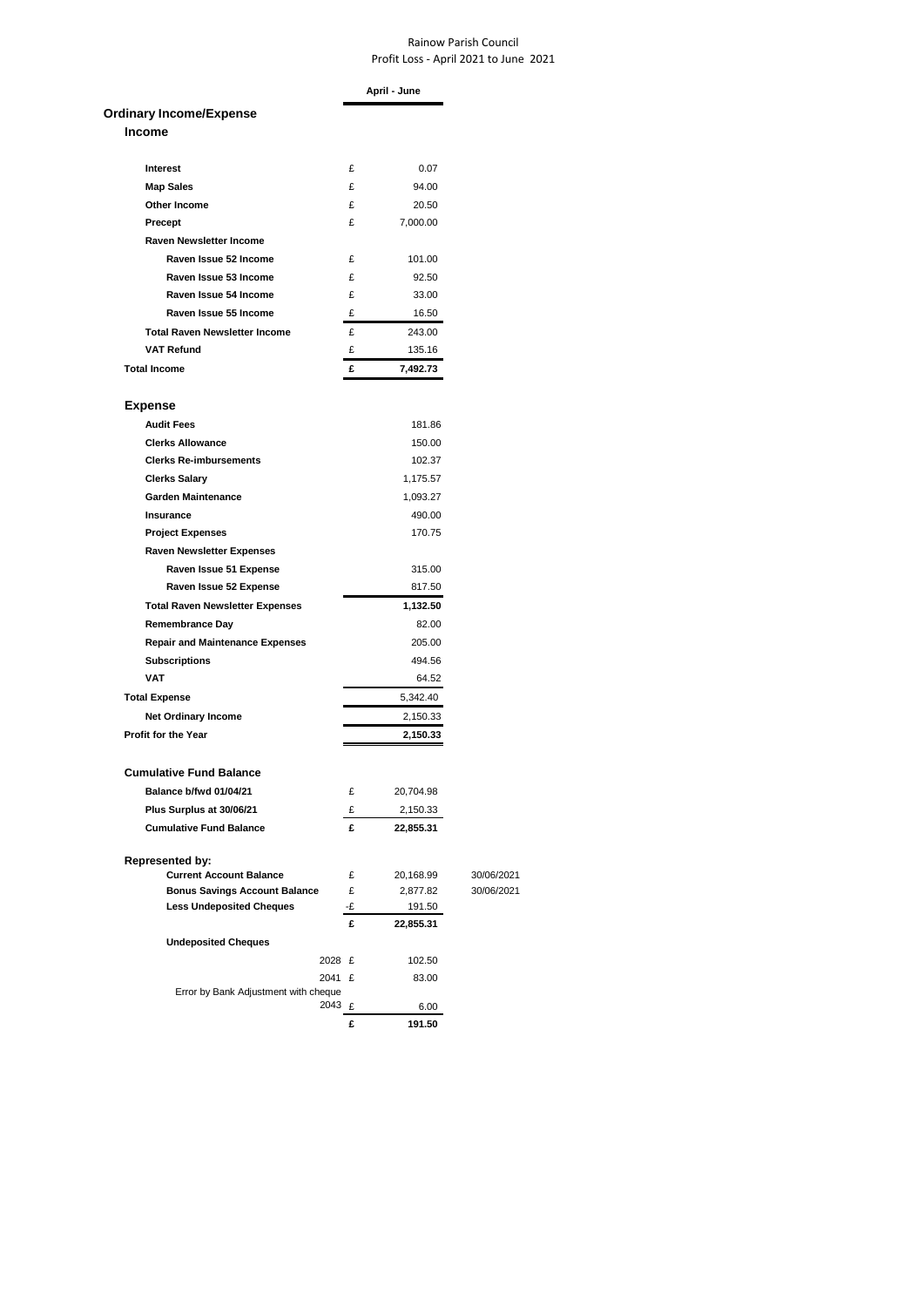## **Rainow Parish Council**

**Bank Reconciliation**

 **1st April 2021 - 30th June 2021**

| Balance brought forward 1 <sup>st</sup> April 2021 |        | £ | 20,704.98 |            |    |                   |
|----------------------------------------------------|--------|---|-----------|------------|----|-------------------|
| <b>Plus Receipts</b>                               |        | £ | 7,492.73  |            |    |                   |
|                                                    |        | £ | 28,197.71 |            |    |                   |
| Less Payments                                      |        | £ | 5,342.40  |            |    |                   |
| <b>Balances c/f</b>                                |        | £ | 22,855.31 |            |    |                   |
| <b>Current Account</b>                             |        | £ | 20,168.99 | 30/06/2021 |    |                   |
| <b>Bonus Account</b>                               |        | £ | 2,877.82  | 30/06/2021 |    |                   |
|                                                    |        | £ | 23,046.81 |            |    |                   |
| Less Unpresented cheques:                          |        |   |           |            |    |                   |
| 2028 £                                             | 102.50 |   |           |            |    |                   |
| 2041 £                                             | 83.00  |   |           |            |    |                   |
| Error by Bank Adjustment with                      |        |   |           |            |    |                   |
| cheque 2043 £                                      | 6.00   |   |           |            |    |                   |
|                                                    |        | £ | 191.50    |            |    |                   |
| <b>Cash and Bank</b>                               |        | £ | 22,855.31 |            | -£ | 0.00 <sub>1</sub> |